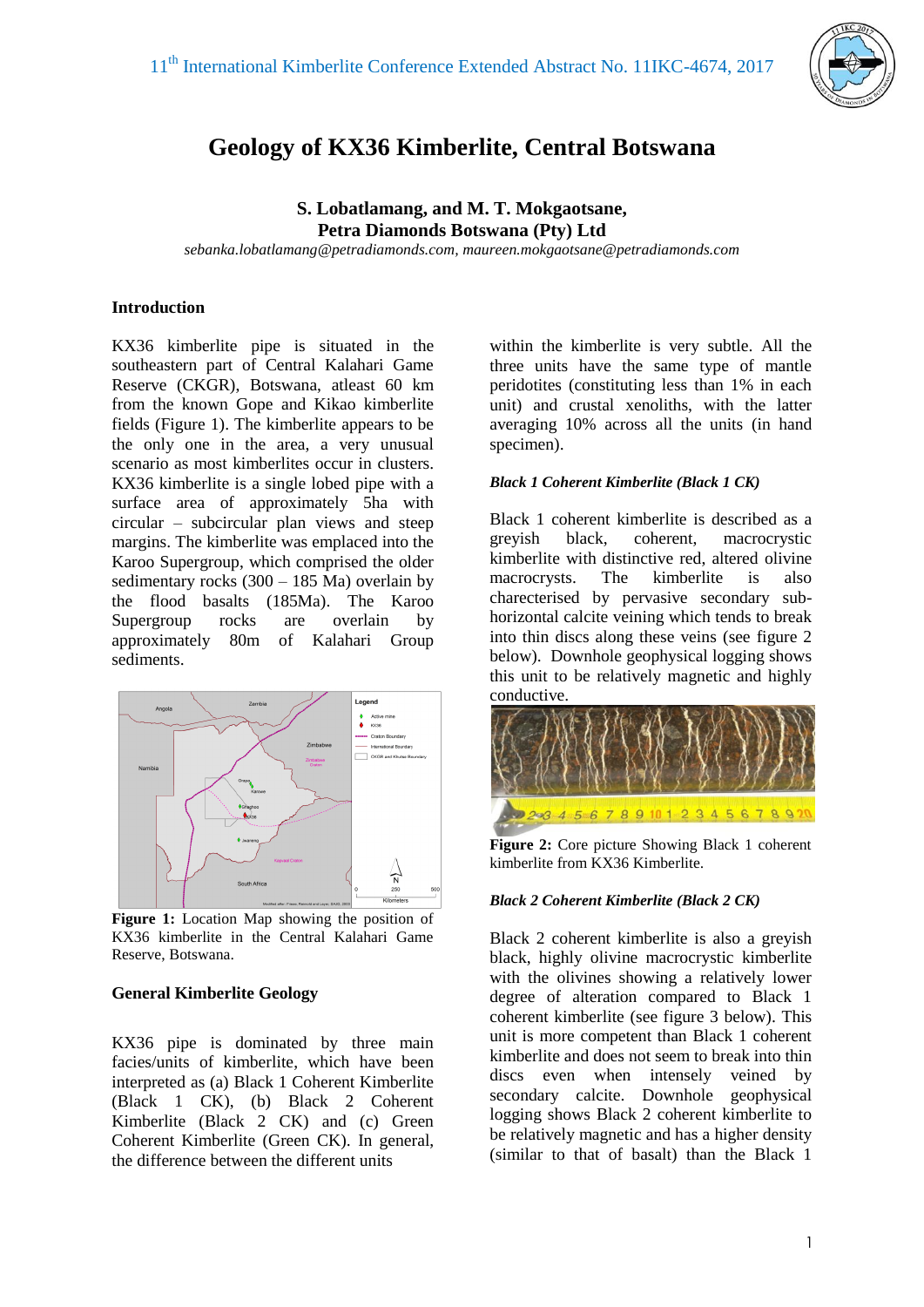

coherent kimberlite. Black 2 and Black 1 coherent kimberlites are generally similar and may actually be one and the same thing except for the subtle differences that may be attributed to secondary features.



Figure 3: Core picture Showing Black 2 coherent kimberlite from KX36 Kimberlite.

### *Green Coherent Kimberlite (Green CK)*

Green coherent kimberlite is a green grey competent, highly macrocrystic coherent kimberlite with a distinctive green matrix and large brown olivines (see figure 4 below). This unit is generally conductive and less magnetic than Black 1 and Black 2 coherent kimberlites .



**Figure 4:** Core picture Showing Green coherent kimberlite from KX36 Kimberlite.

### *Mantle Xenoliths*

Peridotite mantle xenoliths, mainly garnet lhezolite and garnet harzburgite (see figure 5) can be observed in all types kimberlite facies with the latter slightly more abundant. In general peridotite mantle xenoliths constitute not more than 1% in each kimberlite type.



in Green coherent kimberlite from KX36 Kimberlite. *Crustal Xenoliths*

Crustal xenoliths comprise basement

granitoids, rare feldspar porphyry, marid and basalt, which is the most common crustal xenolith within KX36 kimberlite. Crustal xenoliths abundance as counted on total core is generally not more than 10% with an average size of about 5cm. Basalt xenoliths of up to 1metre have been observed in places. It is worth noting that there is no correlation between crustal xenolith abundance, type or size between the different kimberlite facies.

## **KX36 Petrography**

A total of 55 core samples from KX36 kimberlite were sent to Dr. Mike Skinner for petrographic analysis between 2008 and 2012. KX36 kimberlite can generally be described as an ilmenite- deficient Group 1, macrocrystic hypabyssal phlogopite - montecellite kimberlite. The kimberlite comprises numerous and highly complex textures on a microscopic scale, as is typical of hypabyssal kimberlites. It is also crosscut by secondary carbonate veins. The country rock xenoliths are usually altered to varying degrees. Typically, the macrocrystic olivine is completely altered, but the serpentinized pseudomorphs after olivine clearly preserve the original macrocrystic texture. The groundmass of the kimberlite is typically finegrained, crystalline, and invariably micaceous (phlogopite). Based on the grain size of the groundmass (euhedral opaque spinels up to 0.07 mm), this kimberlite was petrographically rated as high interest with respect to diamond potential.

Petrographic analysis revealed the existence of two principal types of kimberlite facies that can be classified as coherent (hypabyssal) macrocrystic kimberlite and coherent (transitional) macrocrystic kimberlite. The matrix varies from uniform to segregationtextured and comprises mainly of calcite and serpentine, with minor chlorite.

#### **Hypabyssal kimberlite (Black 1 and Black 2 CK)**

The most common type of the hypabbyssal facies is a variably altered monticellitephlogopite kimberlite with variable proportions of country rock xenoliths ranging from 8 to 20 vol.%, far more than what is observed in hand specimen, indicating that